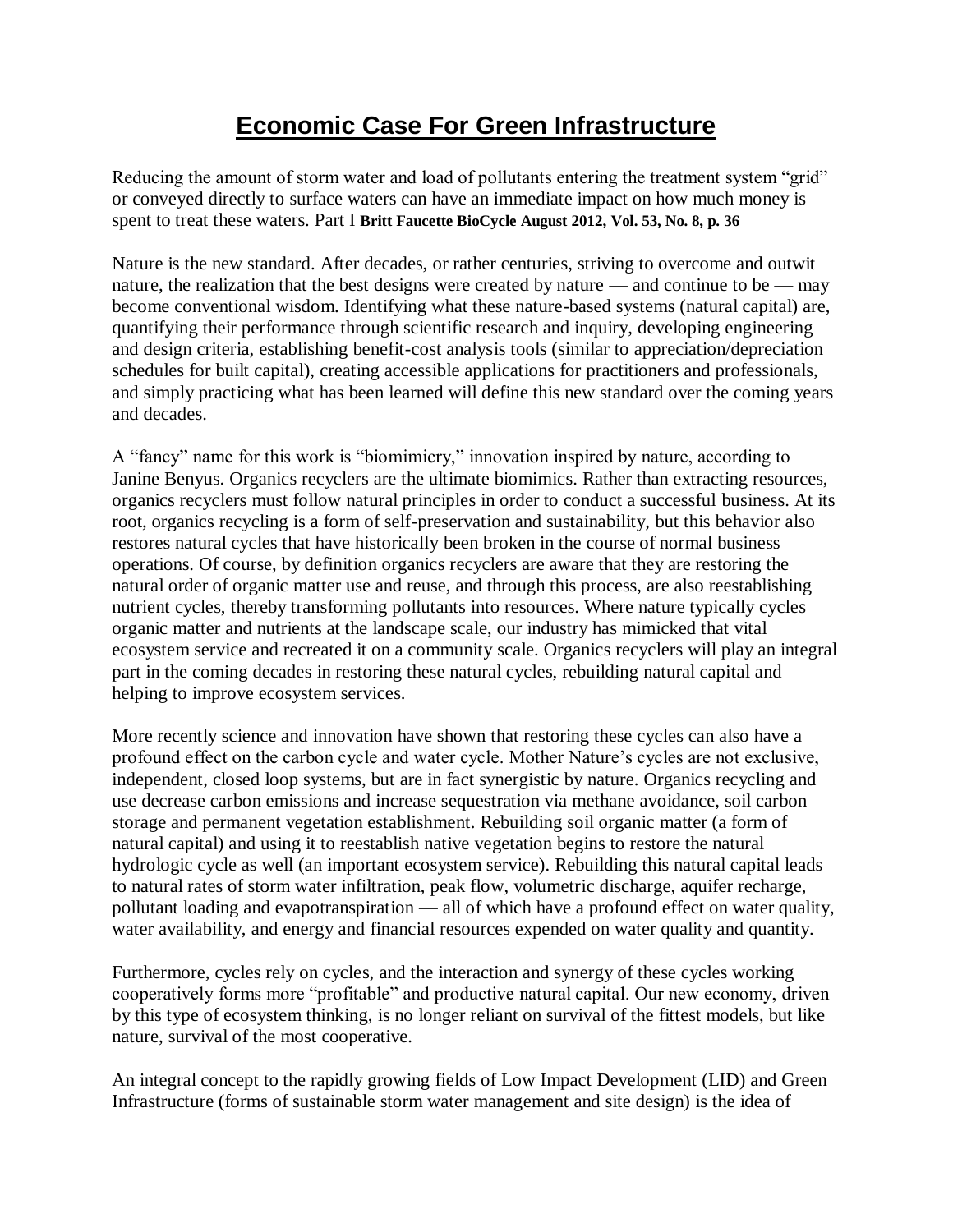restoring the carbon cycle for the benefit of the water cycle, typically by following natural principles. The restoration of the former leads to the restoration of the latter. LID is a storm water design strategy where the post development hydrology strives to mimic the natural site condition. Green infrastructure is the implementation of LID, combined with the capture and reuse of rainwater and storm water, in an effort to take pressure off (expensive) conventional storm water conveyance and treatment infrastructure (gray infrastructure), protect and restore habitat and water quality and conserve water. "Getting off the grid" isn't just for alternative energy gurus anymore; similar to the energy sector, storm water management now has a large voice advocating the benefits of decentralization and on-site management.

Often the adoption toward more sustainable management systems (of any kind) is slowed down over the economics versus environment debate. This is when sustainability advocates speak of life cycle costs, comparative embodied energy, internalization versus externalization of costs, the valuation of natural capital and ecosystem services, or even taxes on pollutants. While these environmental economic principles are important, actual low investment examples with immediate payback and environmental benefit are critical to rapid adoption of these practices. Direct cost comparisons between gray and green infrastructure are challenging as the former deals with the gallons of water at the end of the pipe whereas the latter prevents — or dramatically slows down — those gallons from entering the conveyance systems in the first place.

#### *Cost Of Gray Infrastructure*

The first step in the comparative analysis is to look at the current gray infrastructure system and what it costs. In many cities, storm water infrastructure is combined with the sanitary sewer system in what is aptly called a combined sewer system. Under low runoff conditions storm water is captured, combined and conveyed with sewer water before entering a wastewater treatment facility, typically a publicly owned treatment works (POTW), where the water is treated and discharged back into the environment, usually directly into a river or lake. When medium and large rainfall runoff events occur, this system of treatment often shuts down due to the large influx of storm water, thereby discharging untreated storm water and sewer water directly into these same rivers and lakes. In cities without combined sewer systems, the storm water is captured, conveyed and discharged directly into surface waters, untreated. At some point these direct storm water discharges and the combined sewer overflows (CSOs) will be treated at downstream treatment facilities because there is always a downstream water consumer (but not before polluting the water in between).

When the entire water treatment system is viewed, it becomes obvious that reducing the amount of storm water and load of pollutants entering the treatment system "grid" or conveyed directly to surface waters can have an immediate impact on how much money is spent to treat these waters. However, when the constant increase of new users connecting to the grid (population increase in towns and cities) and increasing storm water volumes and pollutant loads (more impervious surface from land conversion and urbanization to accommodate population and economic growth) are considered — plus potential regional increases in rainfall intensities and/or durations due to climate change — the challenge ahead becomes "ginormous." Additional external costs attributable to gray infrastructure but typically left off the balance sheet (but a cost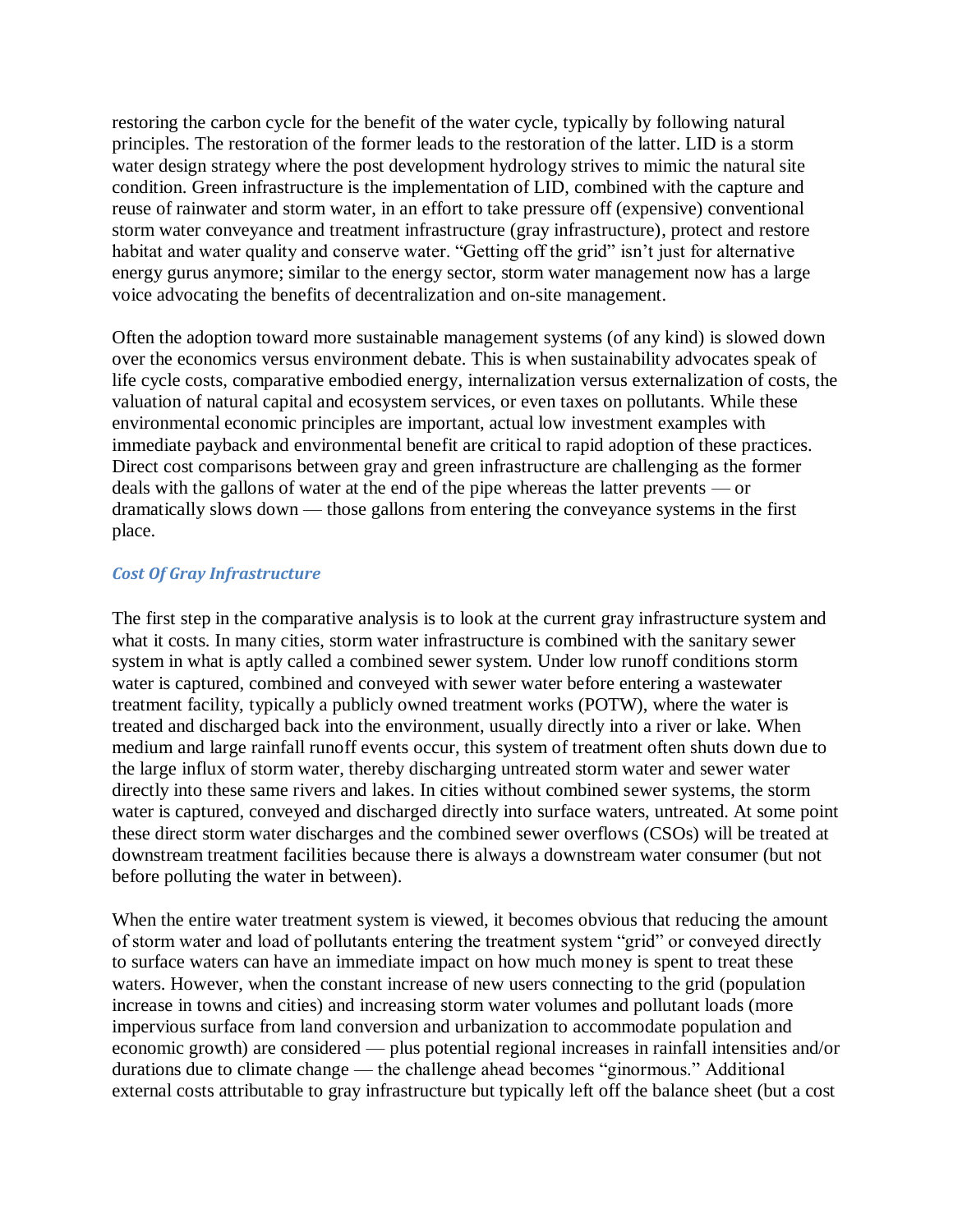paid by someone nonetheless) include flooding and destruction of property (private and public), erosion control and habitat restoration of receiving riparian and aquatic ecosystems, carbon emissions from water treatment, energy use and carbon emissions to cool urban heat islands, and infrastructure maintenance and expansion to handle development and population increase in towns and cities.

Today, over 850 municipalities have outdated or under-designed storm water management infrastructure. The USEPA estimates that over 850 billion gallons of untreated water are discharged into the nation's water bodies every year due to combined sewer overflows. It costs approximately \$28 billion/year to convey and treat water (per unit estimates range from \$0.00009 to \$0.26/gallon), most of which is provided as a government service and is thereby taxpayer funded. According to the US EPA, there are currently 16,255 POTWs with 2.3 million miles of distribution pipe, and the cost to build a new one is about \$22 million. The average treatment facility (serving 90,000 customers) spends \$610,000/year on chemicals for water treatment, and since chemicals rely heavily on oil for manufacture and distribution, as oil prices increase so do our water treatment costs.

Portland, Oregon has reduced combined sewer overflows by 3.5 billion gallons/year, or 35 percent, and saved more than \$300 million in gray infrastructure expansion costs by installing tools such as rain gardens that have cut outs along the sidewalk and street to direct storm water into the gardens.

It also takes energy to treat the polluted water. About 4 percent of the total electricity consumed in this country is used to treat and convey water. In actual numbers it is estimated that 50 million megawatts of electricity are used every year just to treat and convey wastewater (or about 2 kWh per 1,000 gallons). At the national average cost of \$0.13 kWh, this equates to \$6.5 billion in energy costs. Furthermore, this cost comprises 30 percent of the operating budget of U.S. water utilities — and 85 percent of their greenhouse gas emissions (Wallis-Lage and Chevrette, 2012). The carbon dioxide emitted, not including construction and maintenance of the treatment systems, has been estimated at 3030 million metric tons per year. A recent survey of water industry professionals reported that within their own industry energy use is a larger issue than water conservation and scarcity (Wallis-Lage and Chevrette, 2012).

Although all these resources are expended on water treatment, the Centers for Disease Control (CDC) says there are an average of 33 million cases of water quality related illness every year and that over \$33 million annually could be saved in related health care costs by improving these water treatment systems. In 2008, the American Society of Civil Engineers estimated the cost to upgrade the nation's water treatment infrastructure, including 600,000 miles of pipe in need of repair, was approximately \$250 billion. This is up from \$202 billion just four years prior. One recent industry study predicts by 2035 this cost will reach \$1 trillion (Wallis-Lage and Chevrette, 2012). Perhaps the poster child for aging and under-designed storm sewer infrastructure is the City of Atlanta. After amassing over \$20 million in fines from water violations, mostly from CSOs, the city has spent nearly \$2 billion to upgrade its gray infrastructure, paid for by a 300 percent increase in utility fees and a sales tax hike. (Green infrastructure's latest advocate may be Grover Norquist.)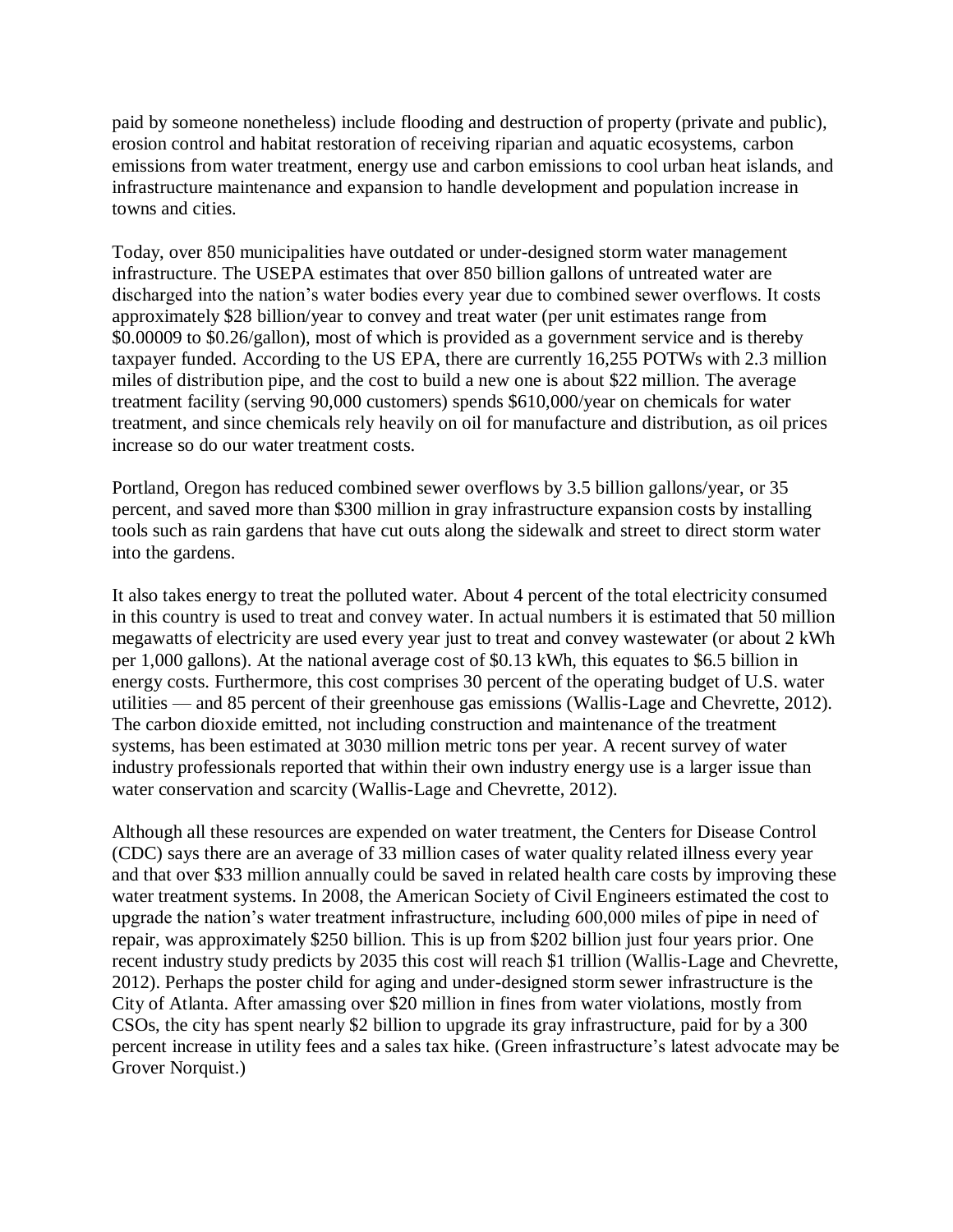#### *Significant Savings*

At this point it should be obvious that management strategies should be focused on reducing storm water and pollutant loads, thereby lowering pressure on current water and storm water infrastructure. The more management systems move away from natural designs the more it costs in real dollars. However, the better communities biomimic natural storm water systems, the more they can take advantage of nature's free services. This is the essence of LID and Green Infrastructure.

A recent study examining the \$5.7 billion expansion of the underground wastewater conveyance system in London found that green infrastructure implementation could eliminate CSOs and reduce the size (and expenditure) of the proposed conveyance system expansion. The City of Portland, Oregon, has reduced CSOs by 3.5 billion gallons/year, or 35 percent, and saved more than \$300 million in gray infrastructure expansion costs by adopting green infrastructure measures. Washington D.C. reduced storm water treatment costs by \$250,000 by choosing bioretention systems over conventional piping and filtration methods in developing an area along the Anacostia River (NCSU, 2012). A California study reported that if LID was broadly adopted across Southern California and the Bay Area it could save 72 billion gallons of water and 637 million kW of electricity, and reduce carbon dioxide emissions by 202,000 metric tons annually. If converted to kWh, at the current regional rate of \$0.22/kWh, this would save over \$140 million in electricity cost.

Municipal governments are not the only sector able to save money by adopting green infrastructure systems. Land developers across the U.S. have been able to reduce cost and increase real estate value by adopting Low Impact Development measures. In the Pacific Northwest a residential developer saved nearly \$70,000/mile (\$800/home) by replacing curb and gutter and storm sewer piping with a series of bioswales. A developer in the Upper Midwest saved over \$750,000 in storm water management costs by increasing green space and implementing LID practices, while one in the southern U.S. saved \$4,800/lot, and received \$3,000 more once sold, also by increasing green space and implementing LID concepts (US EPA, 2007). Similarly, studies in Mary-land and Illinois have shown a cost savings of \$3,500 to \$4,500/lot when choosing LID over conventional storm water infrastructure in residential development.

In some cases, these cost savings are also realized by the builder or homeowner. If storm water utility fees are levied, these properties pay a lower storm water tax. Decreased site impervious surface and increased vegetation has been shown to lower energy bills between 33 and 50 percent by reducing cooling and heating costs (NCSU, 2012). As an example, a 5,000 sq ft green roof not only reduced 71,000 gallons of storm water treatment, but also conserved 110 kWh of electricity. This led to lower summer cooling bills by \$107, lower winter heating bills by \$444, for a total average annual energy savings of \$551 (Grant and Gallet, 2010). Add in the avoided cost to treat and pump the volume of storm water that was eliminated and the total annual savings increases to \$569.

Furthermore, studies are showing that water quality improvement adjacent to real estate can increase land values by 15 percent, and flood reduction measures in a floodplain can increase